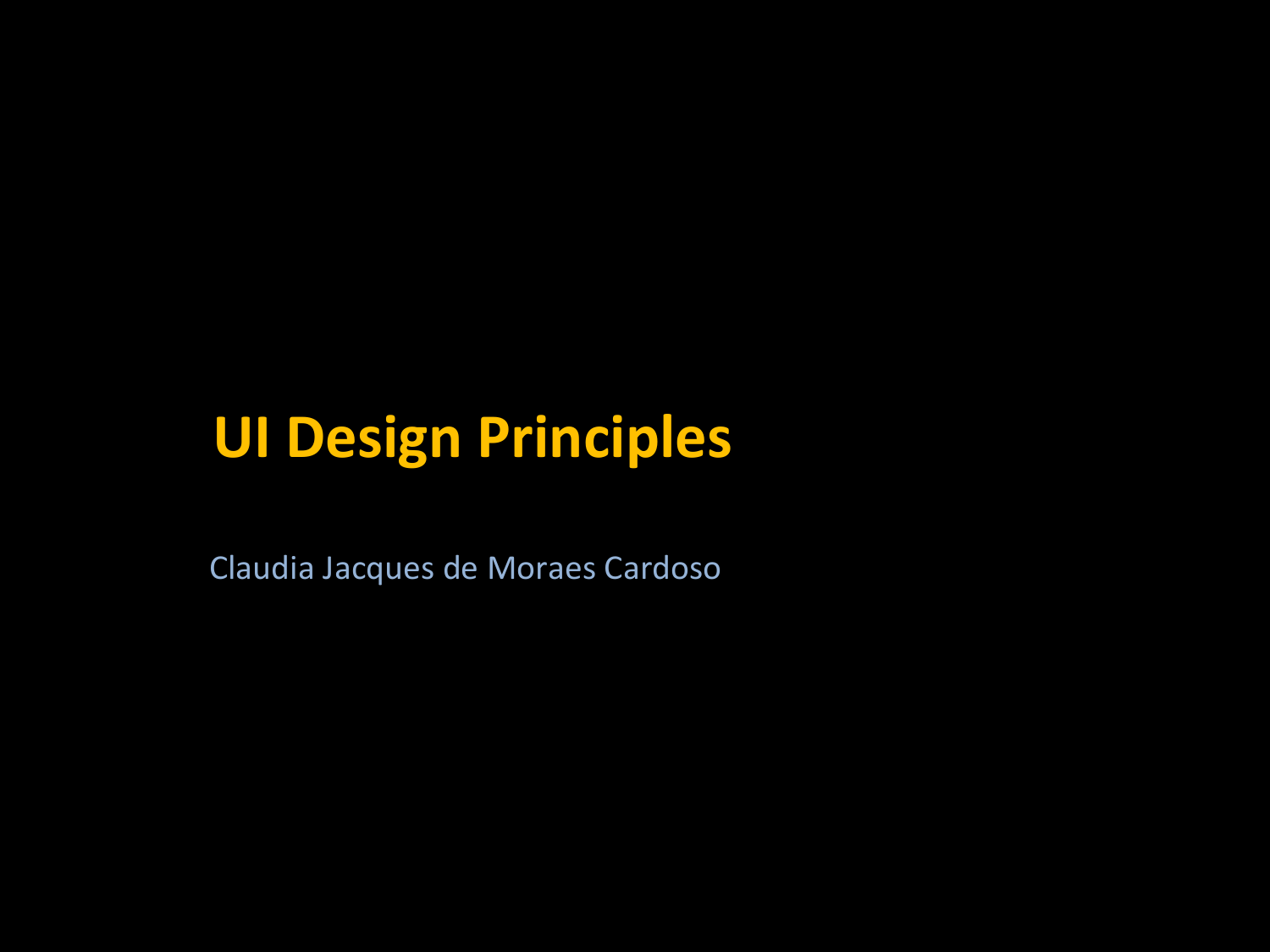# **A FRENCHMAN PROTECTING YOUR SE YES, SERIOUSLY**

#### **Ben the Bodyguard**

Protecting your passwords, photos, contact and other sensitive stuff on your iPhone® o

# **[Ben the Bodyguard](http://benthebodyguard.com/)**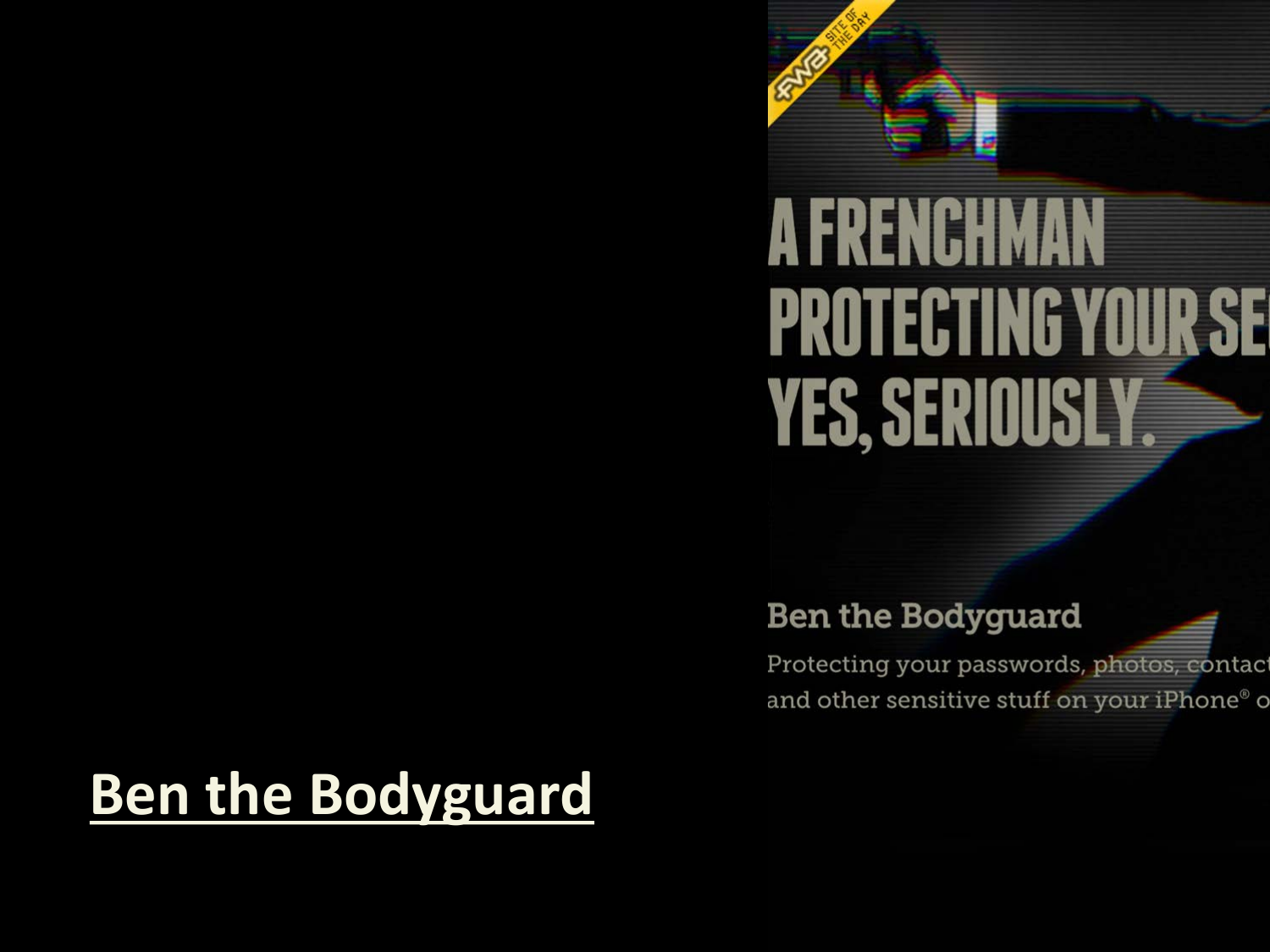- § **Structure**
- § **Simplicity**
- § **Visibility**
- § **Feedback**
- § **Tolerance**
- § **Reuse**

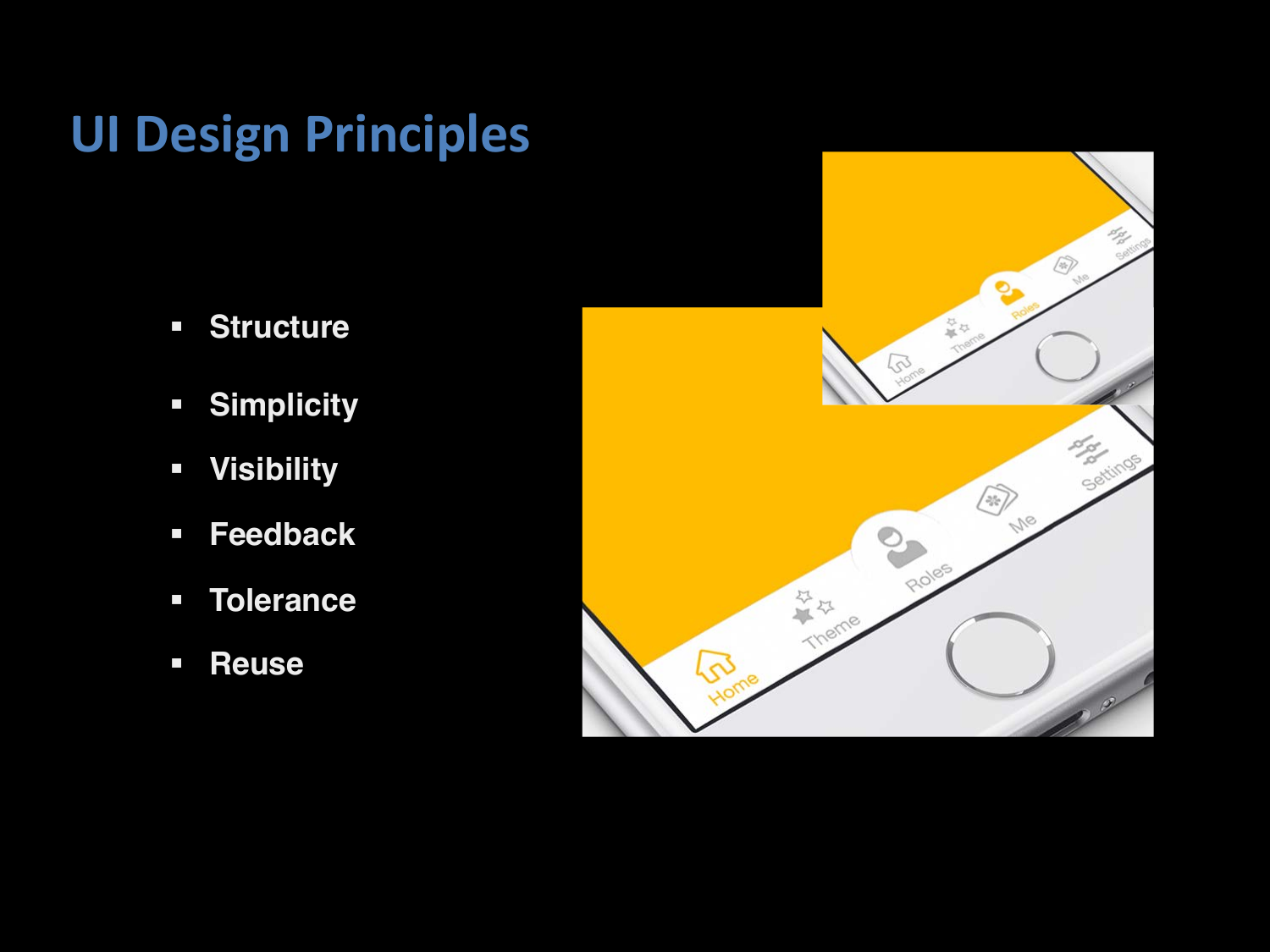#### § **Structure**

#### Concerned with user interface architecture.

Design should organize the user interface purposefully, in meaningful and useful ways based on clear, consistent models that are apparent and recognizable to users, putting related things together and separating unrelated things, differentiating dissimilar things and making similar things resemble one another.

- Use of Grid Visual Structure
- Clear navigation
- § Scroll down
- Information is clearly structured
- § Uneat [Sample Portfolio with good](https://uneat.newdify.com/dark-version/) structure – HTML Template



|                     | <b>I About</b> me                                                       |                                       |                                 |
|---------------------|-------------------------------------------------------------------------|---------------------------------------|---------------------------------|
|                     | Consectenz odd ipsa ducimus ventatis in Guissiam labore                 | А                                     | Age:<br>28                      |
| $-1$                | restiunt modi unde suscipit mulestias. Facere veriam ills:              |                                       |                                 |
| œ<br><b>Require</b> | magnam amet same possimus que incidunt obcascati                        | ٠<br>Fmail:<br>john doe@doe.me        |                                 |
|                     | accusation recends prodent quart Modi inpedit itaque                    |                                       |                                 |
|                     | sentatio voluptate excepturi fugit relolendia Ea ducimus quasi:         |                                       |                                 |
| <b>Tervices</b>     | excepturi quiaquam perspiciatis in segui Eveniet Standitiis             | x.                                    | <b>Phone:</b><br>+1-111-222-333 |
|                     | less tatemen iste datomen? Eus grazm estuptatibus quia                  |                                       |                                 |
| Portfolio           | officia polo! Consequenzi minima republichilar nam libera               |                                       |                                 |
| -                   | abluta voluntate Debitra ex aliquid musica molitia ipsam<br>modi masima | $\circ$<br>Residence:<br>Florida, USA |                                 |
| Why Me              |                                                                         |                                       |                                 |
| Contact             | Liewin aspertows puls deserved officia placear. Soluta                  | ٠<br>Freelance:<br>Available          |                                 |
|                     | expedits takere earunt lusts nems Eiux temporibus segui                 |                                       |                                 |
|                     | asperiores distanervizia terium                                         |                                       |                                 |
|                     |                                                                         | o                                     | ø<br>ł۳                         |
|                     | <b>Dawritisau C</b><br>Hire ma                                          |                                       |                                 |

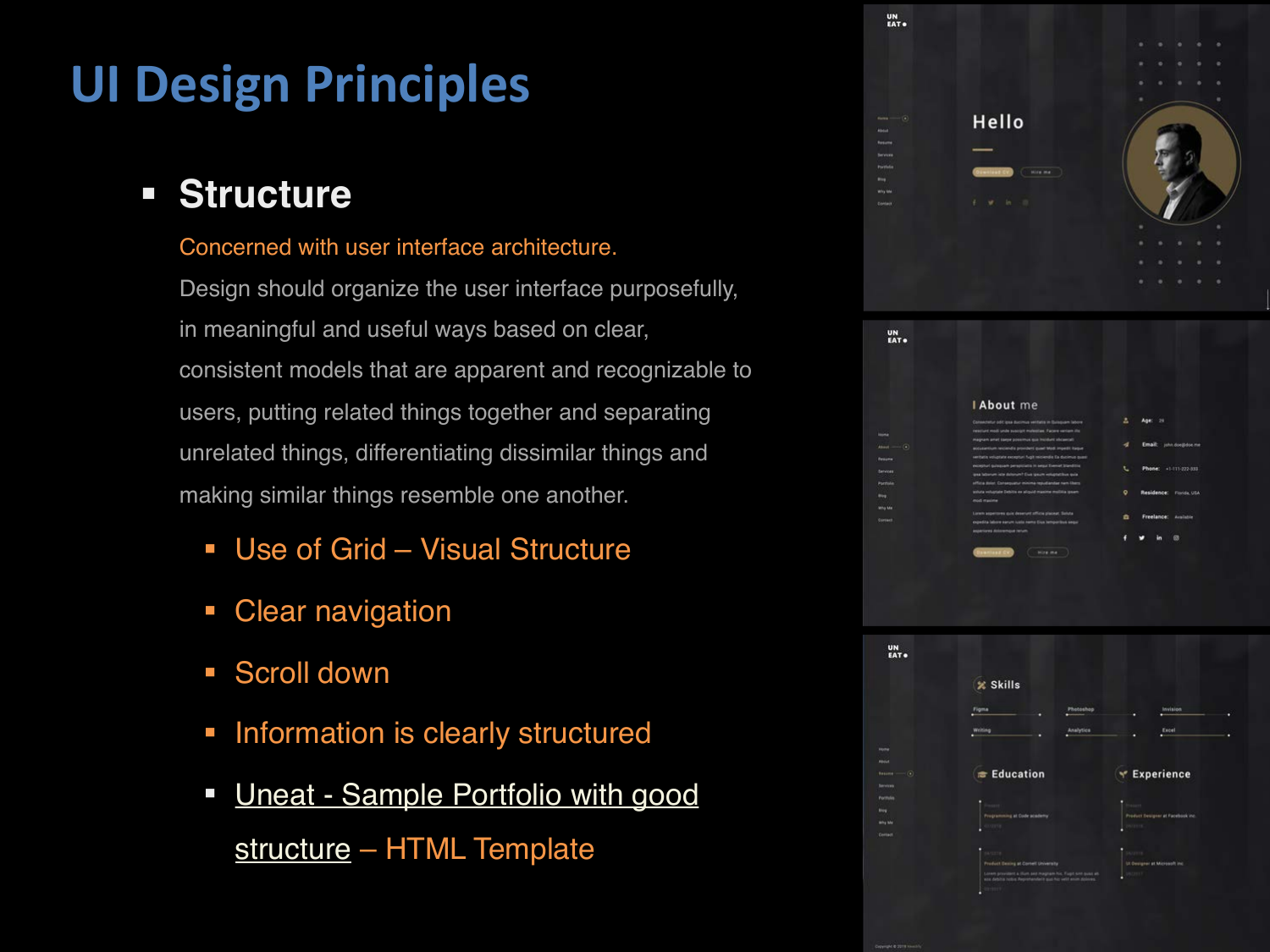#### § **Simplicity**

Common tasks are easy to interact. Interface communication is clear and simple. Shortcuts are meaningfully related to longer procedures..

- **•** Swipe right (like) or left (pass)
- $\blacksquare$  Like + Like = Match
- Only matched can message
- **Information is clearly structured** and contained.
- Few images + text
- § Minimal design
- **[Tinder](https://tinder.com/app/login)**

# **Swipe Match Chat**

**LOG IN WITH FACEBOOK** 

#### **LOG IN WITH PHONE NUMBER**

We don't post anything to Facebook. By signing in, you agree with our Terms of Service & Privacy Policy.

#### OR DOWNLOAD THE APP

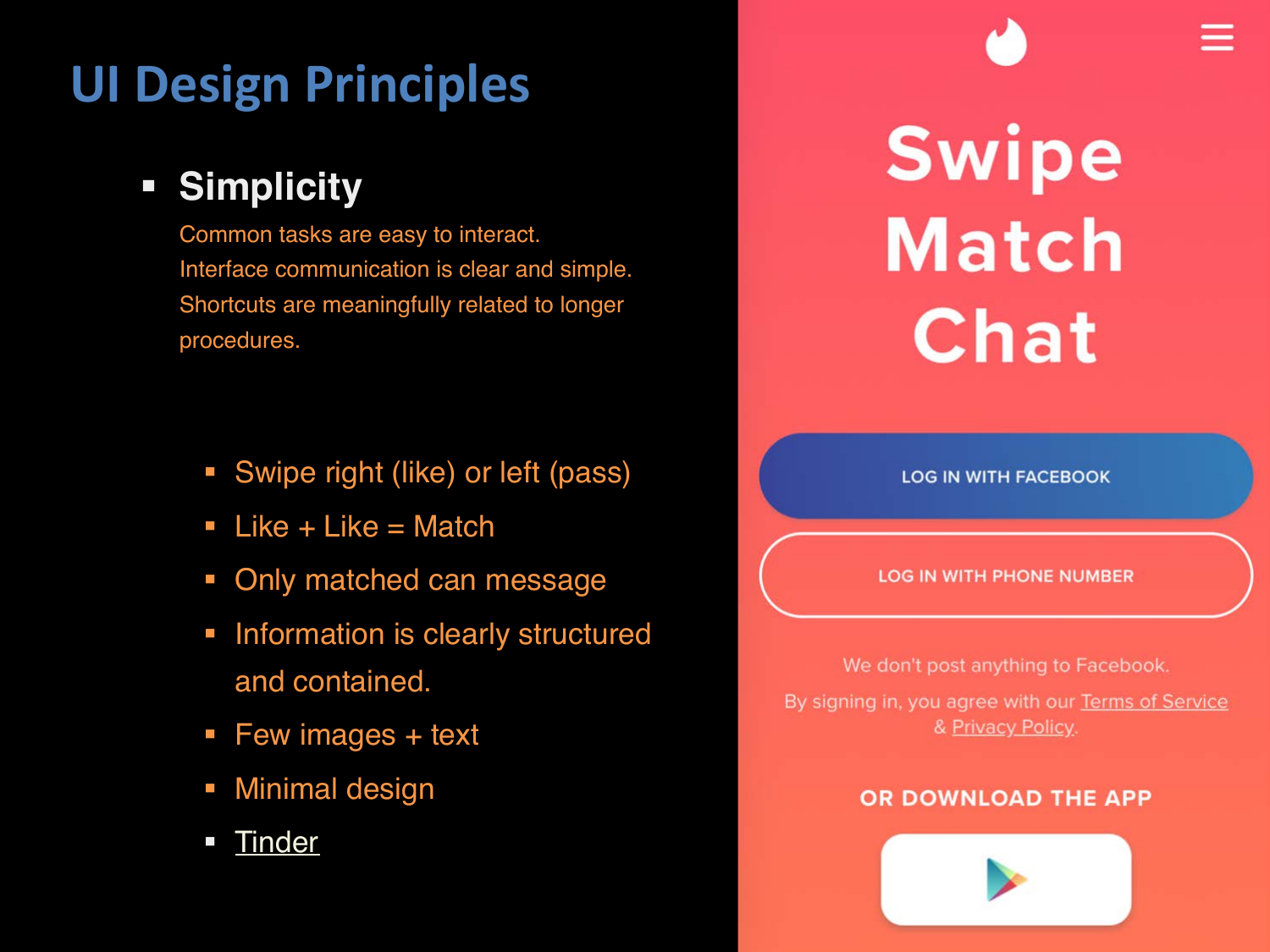#### § **Visibility**

Design is not overwhelming or distracting but offer all needed options and materials for a given task without distracting the user with extraneous or redundant information.

- Navigation and catchy elements are above the fold.
- Scroll down
- **Information is clearly structured**
- **Minimal design**
- **E** [Kelly](http://preview.themeforest.net/item/kelly-minimal-portfolio-blog-html/full_screen_preview/21347996?_ga=2.15879734.1489135664.1519616492-290650119.1515272749) HTML Template





**KELLY** 

Be @ f & B Q Kelly @ 2018. Design by Kelly

Home Branding Design Identity Furniture Blog Contact



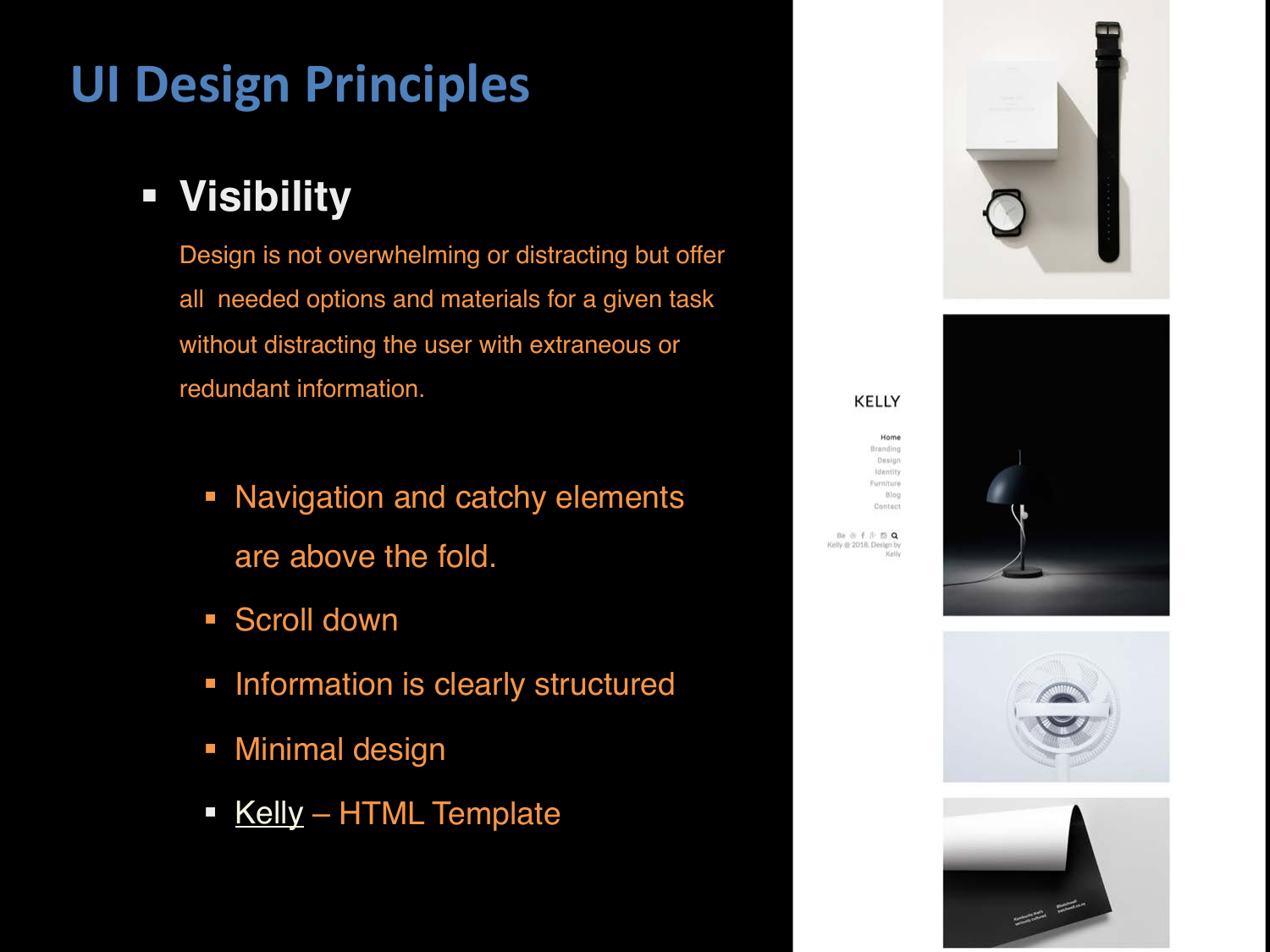#### § **Feedback**

Design inform users about the actions taken, changes of state or condition, and errors or exceptions that are relevant and of interest to the user through clear, concise, and unambiguous language familiar to users.

- **Action is clearly presented.**
- § Conditions of change are introduced through actions or language/icon.
- Feedback loop is immediated.
- § Tinder, Instagram, Pinterest, Facebook
- **01** A person takes an action,
- **o2** The action has one or more effects.
- The important effects of this action are. 03 presented back to the person,
- This loop is repeated regularly. 04

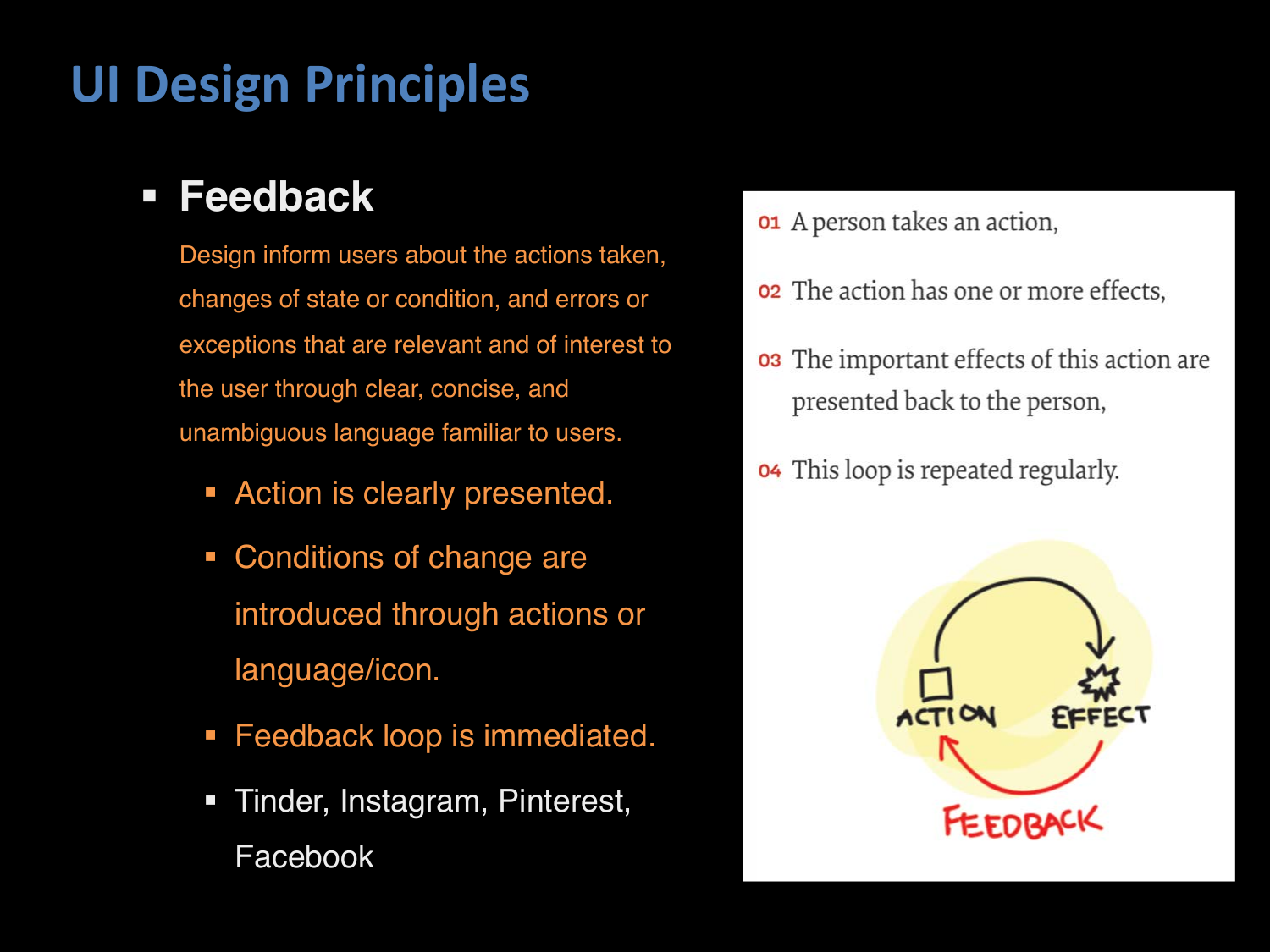#### § **Tolerance**

Design is flexible and tolerant, reducing mistakes and misuse by allowing undoing and redoing, while also preventing errors wherever possible by tolerating varied inputs and sequences and by interpreting all reasonable actions.

- § Size, organization, feedbacks, coding, are tolerant to human mistakes.
- **A wrong password doesn't clear** the username as well.
- **Paypal**







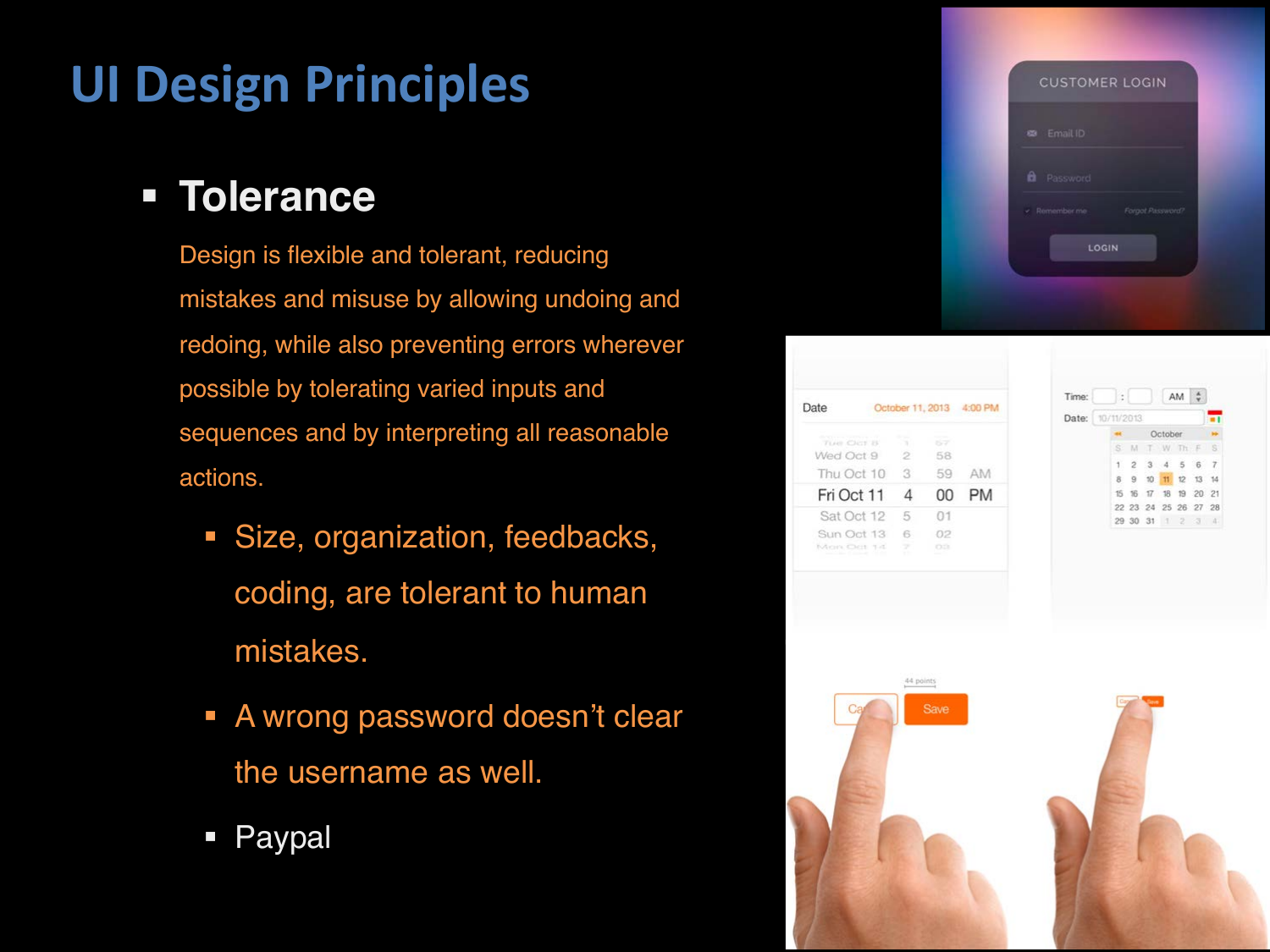#### § **Reuse**

Design reuse internal and external components and behaviors, maintaining consistency with purpose rather than merely arbitrary consistency, thus reducing the need for users to rethink and remember.

- **Similar behaviors and designs.**
- Colors are used throughout the site to communicate linked elements.
- [Steam](http://preview.themeforest.net/item/steam-restaurant-food-drinks-html-5-website-template/full_screen_preview/21212196?_ga=2.47909415.1489135664.1519616492-290650119.1515272749) HTML template

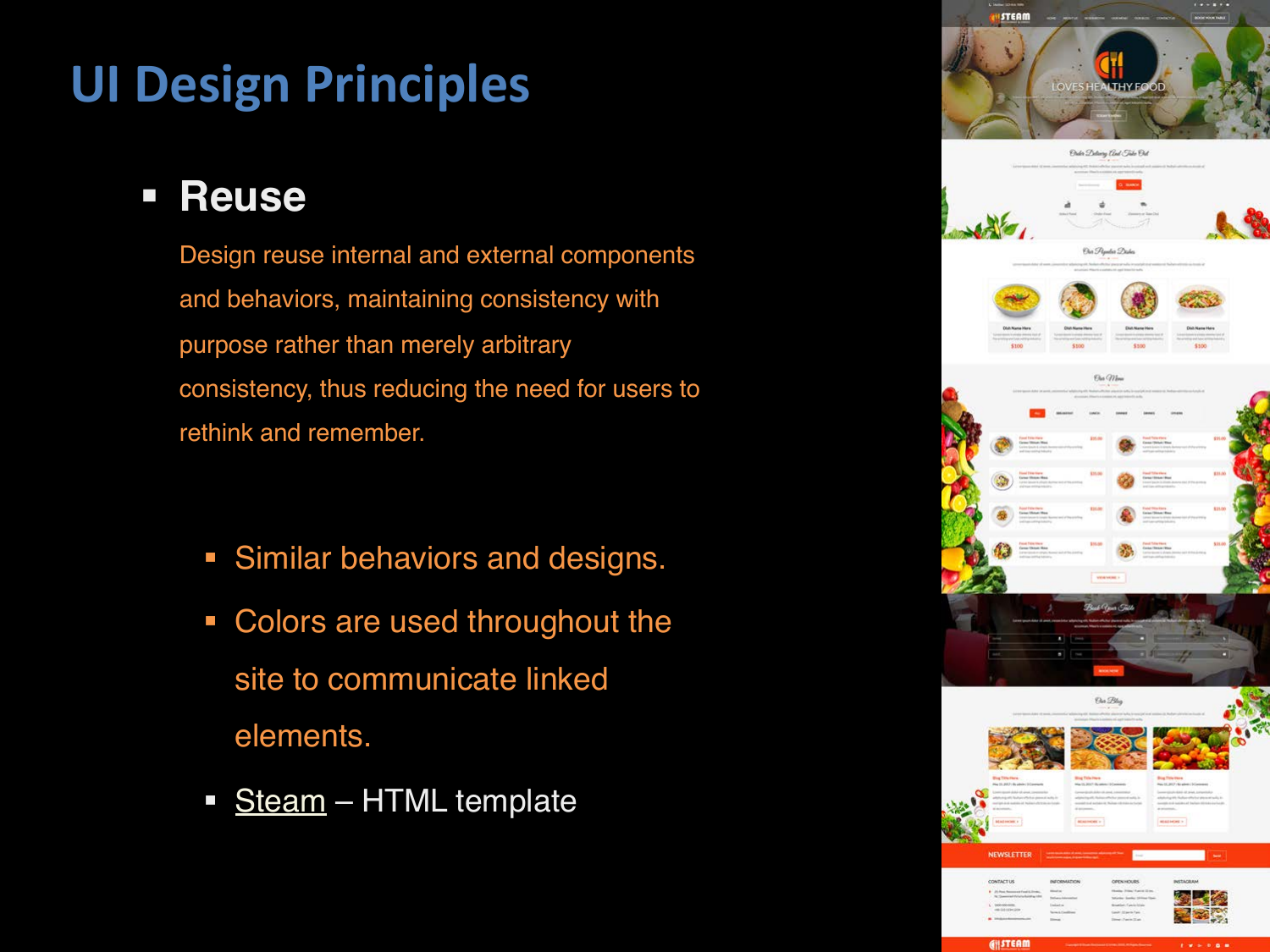- § **Structure**
- § **Simplicity**
- § **Visibility**
- § **Feedback**
- § **Tolerance**
- § **Reuse**

# **[Wildlife](http://whois.wildlife.la/)**